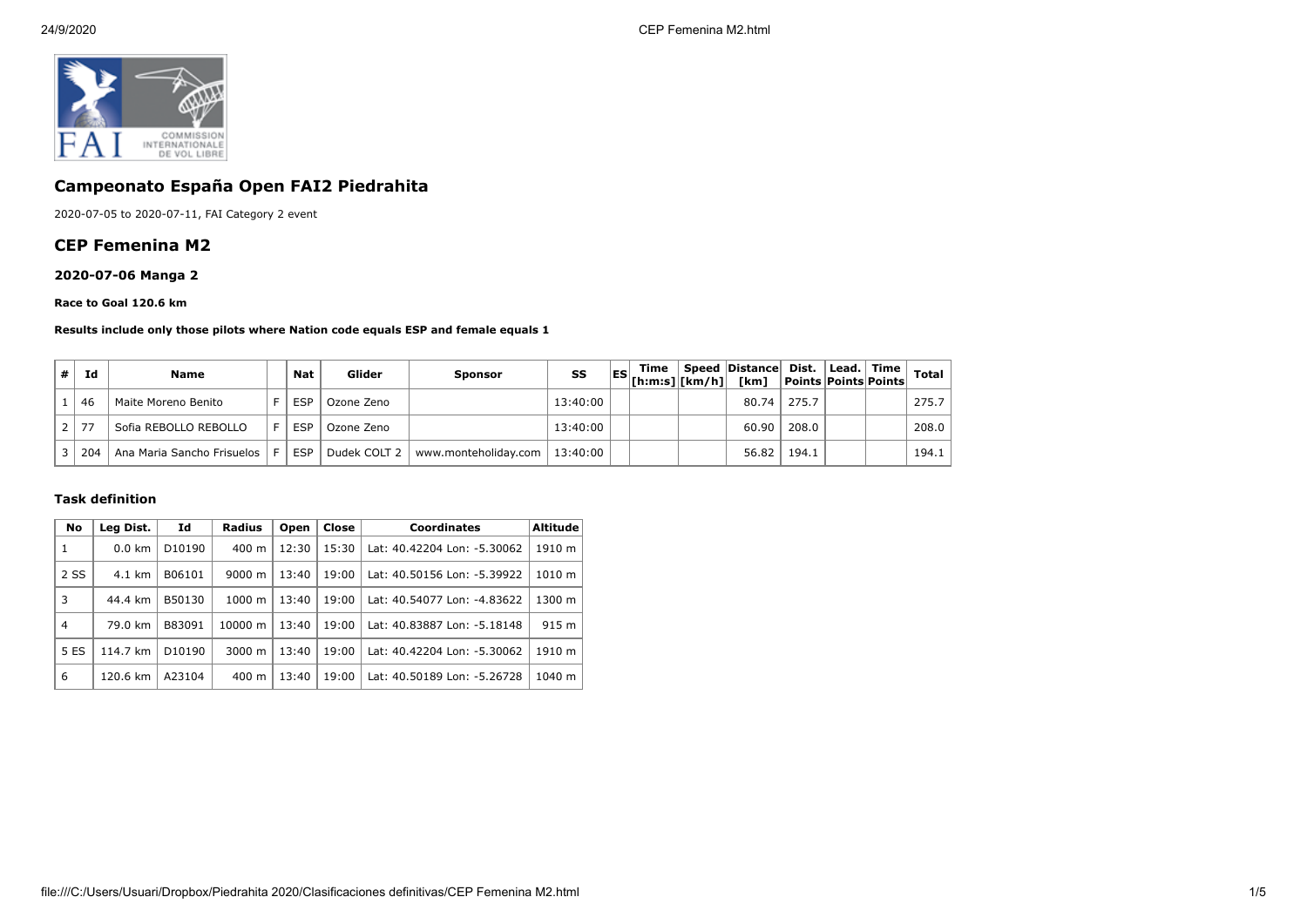24/9/2020 CEP Femenina M2.html

**Pilots not yet processed (NYP)**

**Id Name**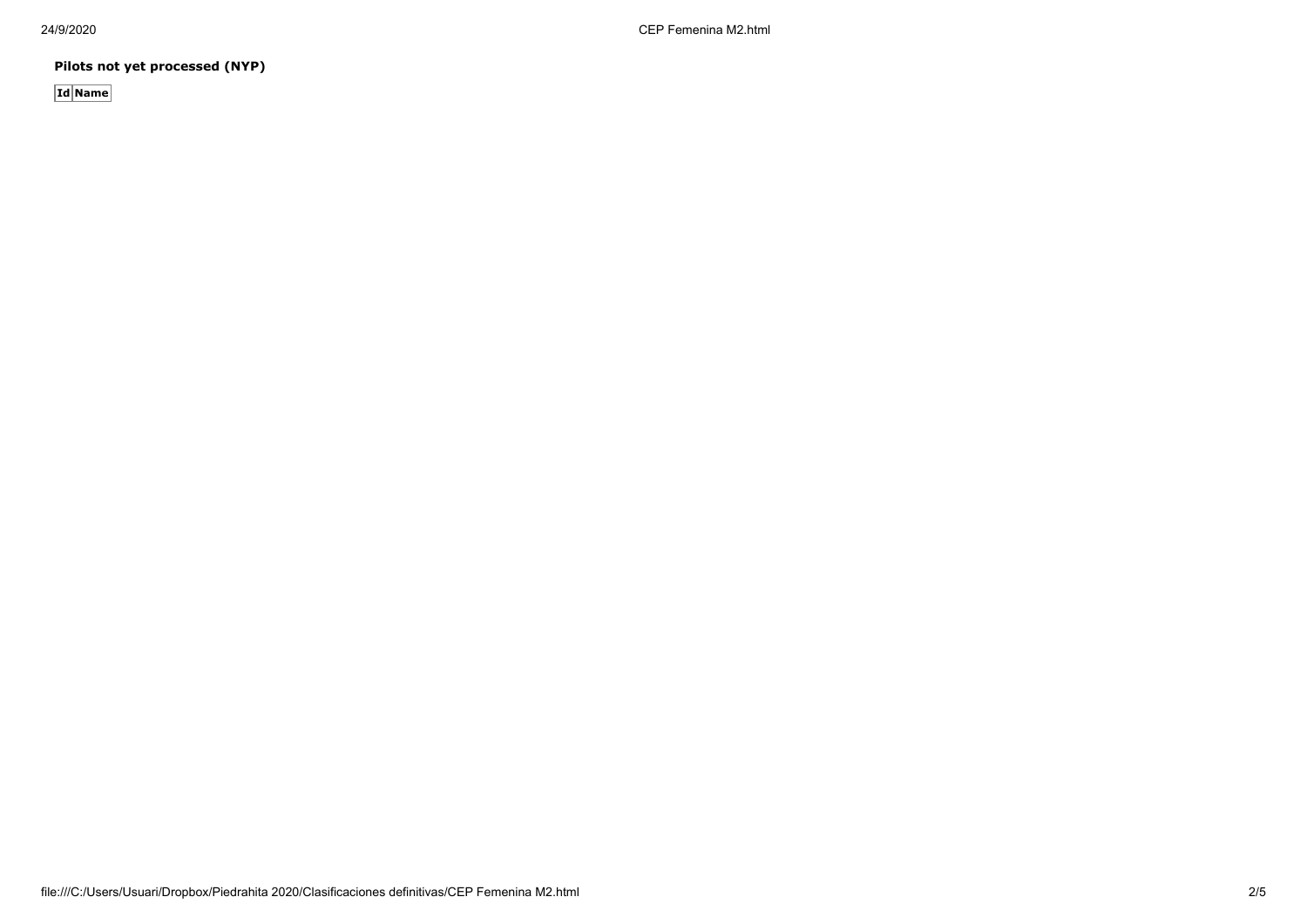## **Task statistics**

| param                           | value                     |
|---------------------------------|---------------------------|
| ss_distance                     | 108.3                     |
| task_distance                   | 120.603                   |
| launch_to_ess_distance          | 114.695                   |
| no_of_pilots_present            | 147                       |
| no_of_pilots_flying             | 147                       |
| no_of_pilots_lo                 | 74                        |
| no_of_pilots_reaching_nom_dist  | 135                       |
| no_of_pilots_reaching_es        | 76                        |
| no_of_pilots_reaching_goal      | 73                        |
| sum_flown_distance              | 13226.174                 |
| best dist                       | 120.603                   |
| best time                       | 3.3939                    |
| worst_time                      | 5.1639                    |
| qnh_setting                     | 1013.25                   |
| no_of_pilots_in_competition     | 150                       |
| no_of_pilots_landed_before_stop | 0                         |
| sum_dist_over_min               | 12640.07                  |
| sum_real_dist_over_min          | 12640.07                  |
| sum_flown_distances             | 13226.174                 |
| best_real_dist                  | 120.603                   |
| last_start_time                 | 2020-07-06T13:40:00+02:00 |
| first_start_time                | 2020-07-06T13:40:00+02:00 |
| first_finish_time               | 2020-07-06T17:03:38+02:00 |
| max_time_to_get_time_points     | 5.2361                    |
| goalratio                       | 0.4966                    |
| arrival_weight                  | 0                         |
| departure_weight                | 0                         |
| leading_weight                  | 0.162                     |
| time_weight                     | 0.4261                    |
| distance_weight                 | 0.4119                    |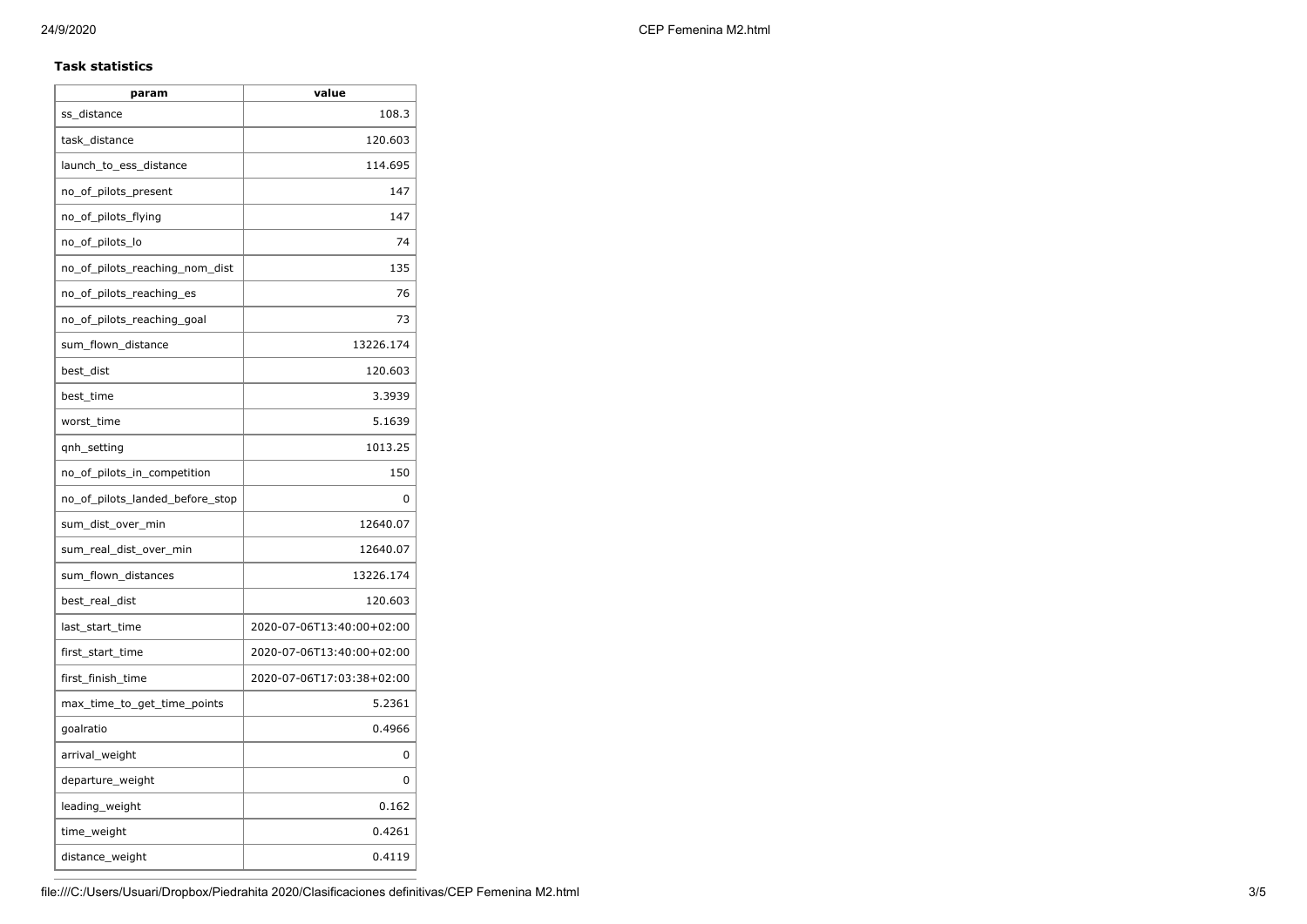| 24/9/2020 | CEP Femenina M2.html |
|-----------|----------------------|
|-----------|----------------------|

| param                        | value  |
|------------------------------|--------|
| smallest_leading_coefficient | 2.3139 |
| available_points_distance    | 411.86 |
| available_points_time        | 426.14 |
| available_points_departure   | O      |
| available_points_leading     | 162    |
| available_points_arrival     | O      |
| time_validity                | 1      |
| launch_validity              | 1      |
| distance_validity            | 1      |
| stop_validity                | 1      |
| day_quality                  | 1      |
| ftv_day_validity             | 1      |
| time_points_stop_correction  | ŋ      |

# **Scoring formula settings**

| param                                        | value          |
|----------------------------------------------|----------------|
| id                                           | GAP2020        |
| use_distance_points                          | 1              |
| use_time_points                              | 1              |
| use_departure_points                         | $\Omega$       |
| use_leading_points                           | 1              |
| use_arrival_position_points                  | 0              |
| use_arrival_time_points                      | 0              |
| time points if not in goal                   | $\Omega$       |
| jump_the_gun_factor                          | $\Omega$       |
| jump_the_gun_max                             | 0              |
| use 1000 points for max day quality          | 0              |
| normalize_1000_before_day_quality            | 0              |
| time_validity_based_on_pilot_with_speed_rank | $\mathbf{1}$   |
| bonus gr                                     | $\overline{2}$ |
| no_pilots_in_goal_factor                     | 0.8            |
| task_stopped_factor                          | 0.7            |